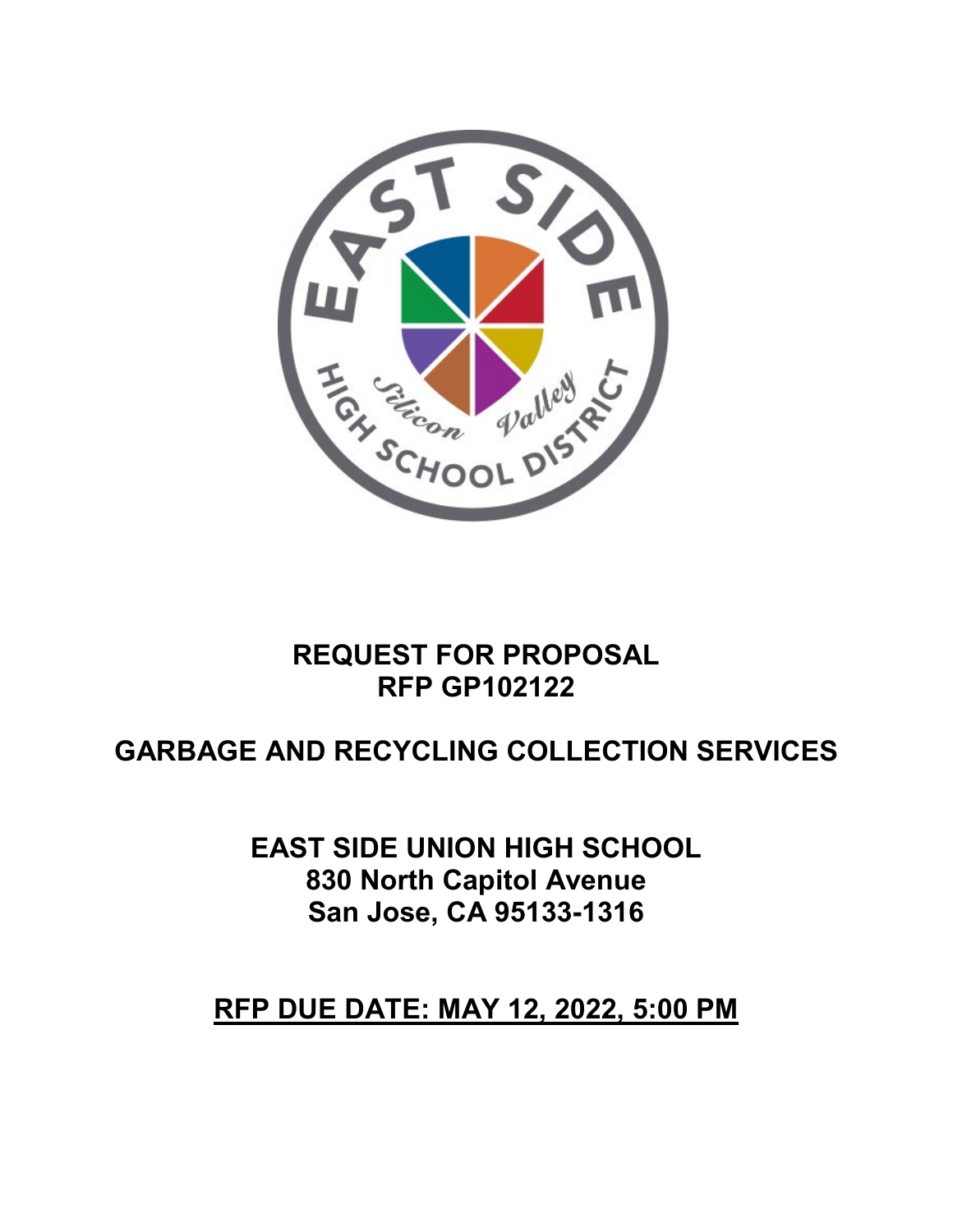### **Notice to Vendors**

The Board of Trustees of the East Side Union High School District (ESUHSD) is requesting proposals for the award of a contract for the purchase of Garbage and Recycling Collection Services in accordance with the minimum specifications included herein.

PlanetBids is a web enabled procurement and electronic bidding system. In order to begin bidding for this RFP the Vendor must first register, for free, online: <http://www.planetbids.com/portal/portal.cfm?CompanyID=24763>

As a registered and approved vendor within our vendor database, you will be automatically notified of bid alerts, bid changes or updates and addenda. All bid related information is located within the different tabs of the bid detail. Only applicable tabs will be available within the bid.

To download a copy of the line item, register and login to PlanetBids, double click on the Project Title you wish to bid on. Once the bid is open select the Line Items tab. In the top right corner click on Export. Save file under desired folder and name.

All necessary documentation for this RFP can be downloaded via the PlanetBids website. All proposal documents must be posted to PlanetBids on or before **5:00 PM, May 12, 2022**.

Contact Person: Phuong Nguyen/ Senior Contract Specialist Phone: 408-347-5073

#### **Paper RFPs will not be accepted**. **We are only accepting electronic RFPs via PlanetBids.**

No vendor may withdraw any proposal for a period of ninety (90) calendar days after the date set for the receiving of the proposal.

ESUHSD will review the responses, contact references, and complete a weighted scoring matrix for each respondent vendor.

ESUHSD reserves the right to accept or reject any item or group(s) of items of a proposal. ESUHSD also reserves the right to waive any minor informality or irregularity in any Proposals. Additionally, ESUHSD may, for any reason, decide not to award an Agreement as a result of this RFP.

There will not be a formal public bid opening for this RFP. After the recommendation for contract award is submitted to the Board of Trustees for approval, all proposals will be available for public review.

For assistance with eBidding, please refer to the eBidding User Guide. To locate the eBidding Users Guide, click on "Place eBid". After you have accepted the terms and conditions, click the "?" (Red question mark) located at the upper right of the page to access the PlanetBids Support Page. Here you can view Frequently Asked Questions, download the eBidding Users Guide or open a support ticket for further assistance.

The User Guide can be downloaded from the vendor portal or by following this link: <https://www.planetbids.com/UsersGuides/PlanetBids%20BidsOnline%20Users%20Guide.pdf>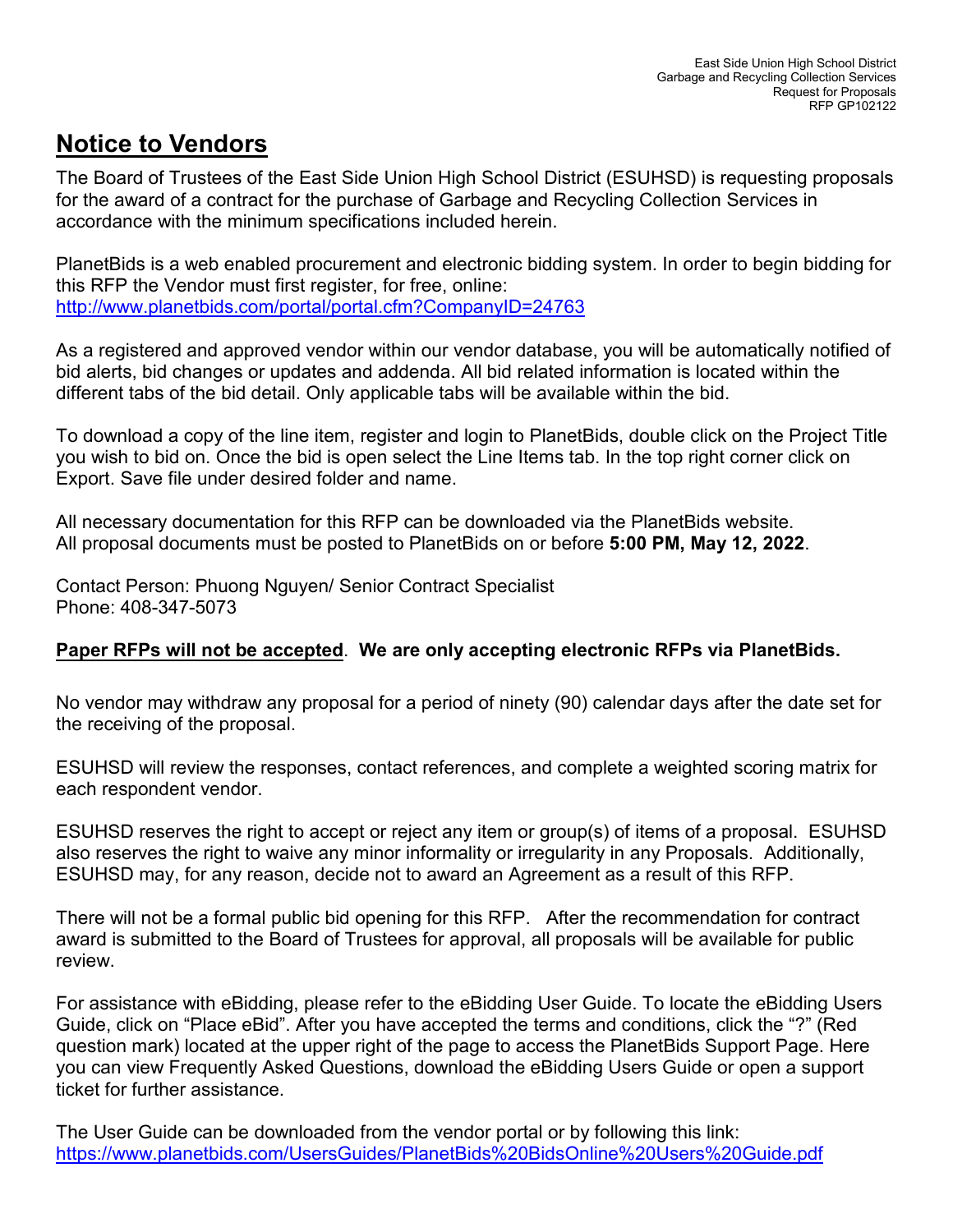If you are having technical issues downloading or submitting your bid documents please contact Planet Bids Directly at (818) 992-1771.

# **Proposed Timeline**

The following is the anticipated Proposal and engagement schedule. ESUHSD may change the estimated dates and process as deemed necessary.

| April 15, 2022 | <b>Publish Request for Proposals</b>                                    |
|----------------|-------------------------------------------------------------------------|
| April 28, 2022 | Last day for submission of inquiries and/or clarifications (by 1:00 PM) |
| May 12, 2022   | Proposals Due electronically only on PlanetBids by 5:00 P.M.            |
| June 6, 2022   | <b>Board of Trustees Meeting</b>                                        |
| July 1, 2022   | Contract start date                                                     |

# **Addenda**

The ESUHSD may modify this RFP, any of its key action dates, or any of its attachments, prior to the bid submittal date. Addenda will be numbered consecutively as a suffix to the RFP Reference Number. It is the Bidder's responsibility to ensure they have incorporated all addenda. Failure to acknowledge and incorporate addenda will not relieve the Bidder of the responsibility to meet all terms and conditions of the RFP and any subsequent addenda.

### **Inquiries and/or Clarifications**

Any requests for clarification of the RFP shall be made via PlanetBids, under the "Q&A" tab, no later than **April 28, 2022 at 1:00 PM.** <http://www.planetbids.com/portal/portal.cfm?CompanyID=24763>

ESUHSD is responsible only for what is expressly stated in this RFP and any authorized written addenda thereto. ESUHSD is not responsible for and will not be bound by any person not authorized to act on its behalf.

*As of the issuance date of this RFP and continuing until the final date for submission of proposals, contact with ESUHSD employees is strictly limited. All personnel representing ESUHSD are specifically directed not to hold meetings, conferences or technical discussions with any vendor for purposes of responding to this RFP. Any vendor found to be acting in any way contrary to this directive will be disqualified from entering into any contract that may result from this RFP.*

# **Submission of RFP**

Please review this RFP carefully before responding to ensure that you understand fully all procedural, system, and contractual requirements are fully understood. Failure to adhere to all requirements will disqualify the proposal.

# **Purpose of the Proposal**

The purpose of this Request for Proposal (RFP) is to solicit proposals from qualified vendors to provide East Side Union High School District (ESUHSD) with pricing for Garbage and Recycling Collection Services on a District wide basis, servicing 16 sites.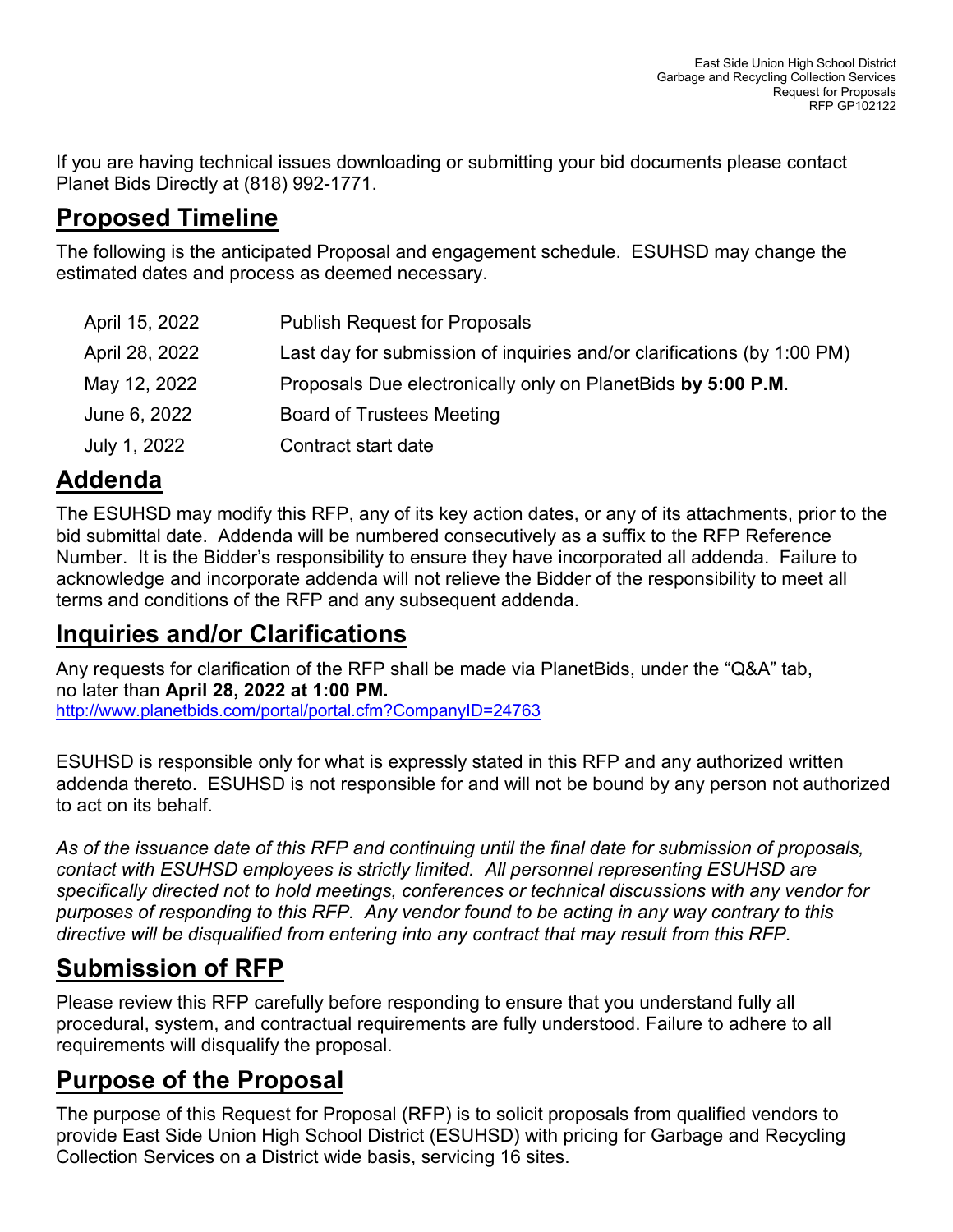ESUHSD encompasses a 180 square mile area of San Jose, in the heart of "Silicon Valley" in Santa Clara County. It is one of California's largest high school districts (grades 9-12) with an enrollment of over 24,000 students. ESUHSD operates eleven comprehensive high schools, one continuation high school, four alternative schools and eight charter schools. The charter schools serve an additional 1,745 students. ESUHSD also administers an Adult Education Program that serves over 8,100 adults.

ESUHSD would like to have the successful Vendor offer other school districts and community college districts, any public corporation or agency, including any county, city, town or public corporation or agency within the State of California, the right to purchase the identical item(s) at the same price and at the same terms and conditions pursuant to sections 20118 (K-12) and 20652 (Community Colleges) of the Public Contract Code. ESUHSD waives its right to require such other districts and offices to draw their warrants in the favor of the District as provided in said Code sections.

#### **Acceptance or rejection of this clause will not affect the outcome of this RFP.**

### **Scope of work**

ESUHSD has 16 sites needing waste disposal services. The vendor shall provide a comprehensive program that is in compliance with all local and state requirements including disposal of Solid, Recyclable, Green and Organic Waste and an educational component.

Vendor shall have or provide all necessary equipment, containers and labor to fully perform the entire scope of Services.

#### **A. Solid Waste Collection**

• Provide garbage collection and disposal at all 16 ESUHSD sites. This includes but is not limited to expenses related for landfill disposal and any contaminant and out-throws from recyclable, organics or green waste collections.

#### **B. Recyclables Collection**

- Provide services for recycling collection, processing and transfer. This includes but is not limited to all cost associated with picking up recyclable materials from all 16 sites. Provide a comprehensive district-wide recycling program to meet all state / local compliance requirement and diversion goals.
- Work with school sites and establish individualized plans to reach zero waste status through education, outreach, and other means necessary to gain buy in and support of site members.

#### **C. Organics Collection**

• Provide services for food waste collection, processing and transfer. This includes but is not limited to all cost associated with picking up materials from all 16 sites.

#### **D. Green Waste**

• Provide services for green waste collection, processing and transfer. This includes but is not limited to all cost associated with picking up materials from all 16 sites.

#### **E. Education Management**

• Provide an Educational Program that includes the following: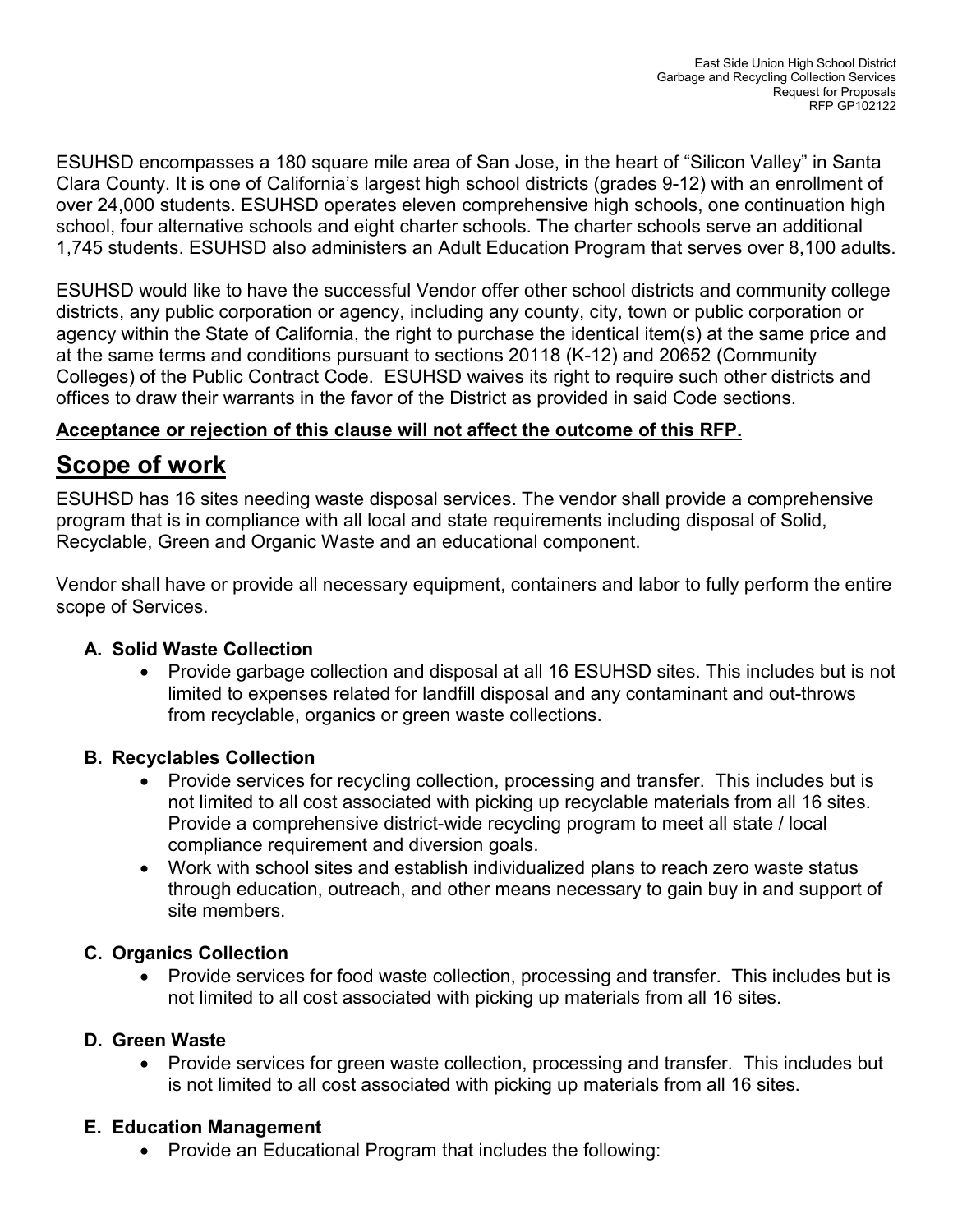- **i.** Provide student education opportunity in environmental conservation and clean energy and recycling.
- **ii.** Provide a comprehensive recycling program management system that will track collection data, recycling activities, support report generation, etc.

#### **F. Other Requirements & Information**

- No inactive or resume fee may be charged.
- Vendor will repair or replace damaged containers as required or requested by the District within 2 business days.
- Vendor will provide 24-hour emergency service. Emergency calls from the District must be responded to in two hours or less at all times.
- Where appropriate vendor will support rehoming or donating gently used items which still have a useful life to them as opposed to recycling or putting the items in the solid waste stream.
- Collection services shall be performed outside of peak student / staff drop off / pickup times. If service must be completed during peak drop off / pick up times a supervisor or other trained individual must accompany the vehicle to provide spotting and safety supervision. Services should not occur before 6am unless allowed by local regulations and there are no complaints from neighbors / staff.
- In conjunction with ESUHSD the vendor will create and follow a collection schedule.
- Disposal is all inclusive including but not limited to site clean ups, furniture removal and bulk item pickups. Debris from full building or full classroom remodels and new construction is exempt from this requirement.
- Cost is all inclusive. Vendor is responsible for all required equipment, disposal, management, labor, fuel, insurance, repair, and all applicable fees as well as all required state and local taxes and fees and any other fees, charges, or items necessary to complete the scope of work.
- Vendor must provide all containers required (front-end-load dumpsters, carts, etc.) to fulfill the program.
- Several sites include housing for charter schools, small but necessary schools and other leased spaces on their campus', these spaces are included in the scope and share a common trash collection point with the main school.

#### **A. Site Addresses**

| <b>Address</b>                             | <b>Site</b>                                       |
|--------------------------------------------|---------------------------------------------------|
| 1377 Piedmont Road, San Jose, CA 95132     | Piedmont Hills High School                        |
| 1750 S. White Road, San Jose, CA 95127     | Mt. Pleasant High School                          |
| 617 N. Jackson Ave, San Jose, CA 95133     | Independence High School<br>Pegasus High School   |
| 1835 Cunningham Avenue, San Jose, CA 95122 | Apollo High School<br>Wm. C. Overfelt High School |
| 1855 Lucretia Avenue, San Jose, CA 95122   | Yerba Buena High School                           |
| 1901 Cunningham Avenue, San Jose, CA 95122 | <b>Overfelt Adult Center</b>                      |
| 230 Pala Avenue, San Jose, CA 95127        | Foothill High School                              |
| 285 Blossom Hill Road, San Jose, CA 95123  | Oak Grove High School                             |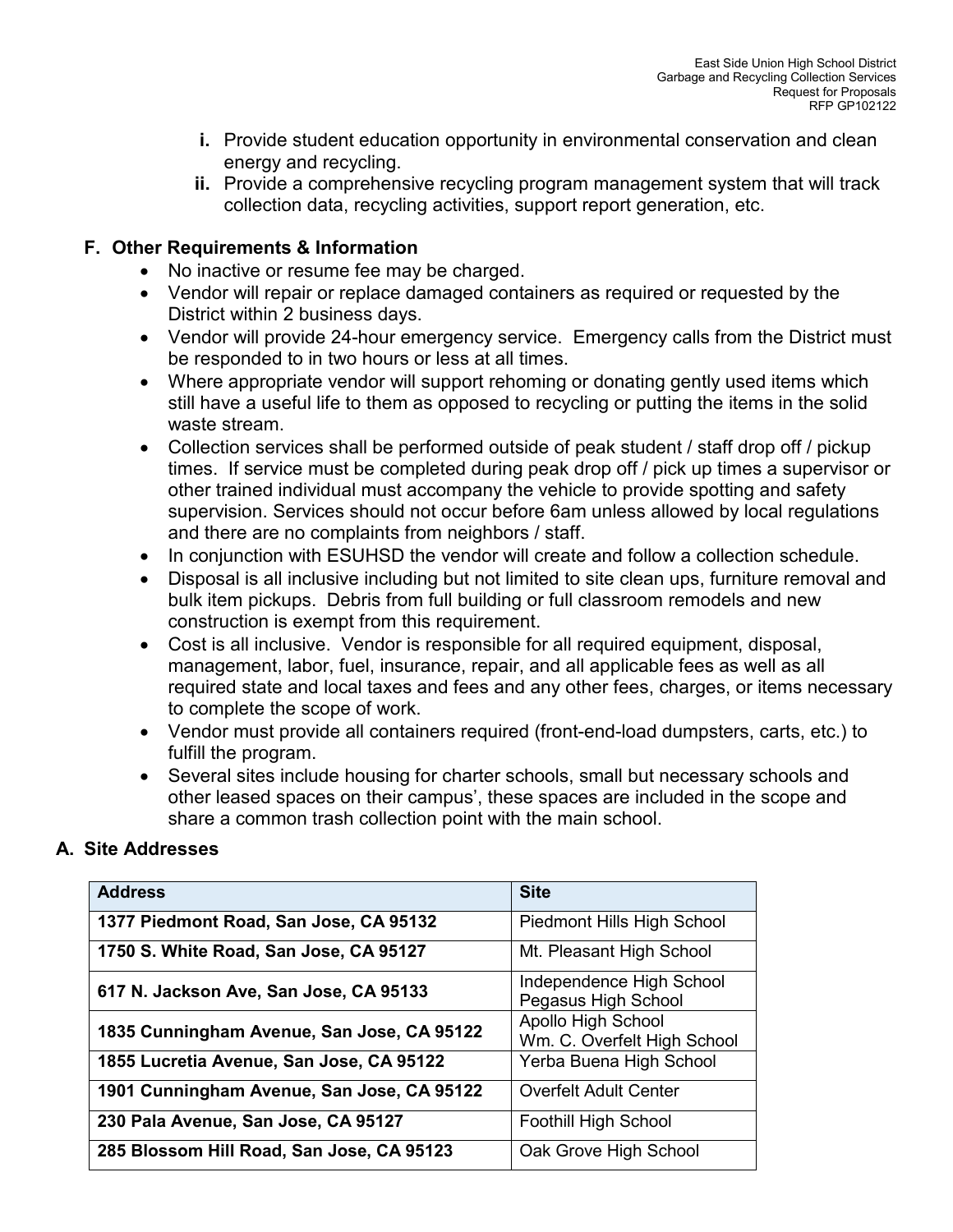| 3200 Senter Road, San Jose, CA 95111           | Andrew P. Hill High School                             |
|------------------------------------------------|--------------------------------------------------------|
| 3300 Quimby Road, San Jose, CA 95148           | Evergreen Valley High School                           |
| 3434 Silver Creek Road, San Jose, CA 95121     | Silver Creek High School                               |
| 420 Calero Avenue, San Jose, CA 95123          | Calero High School                                     |
| 57 N. White Road, San Jose, CA 95127           | James Lick High School                                 |
| 6150 Snell Road, San Jose, CA 95123            | <b>Phoenix High School</b><br>Santa Teresa High School |
| 625 Educational Park Drive, San Jose, CA 95133 | Independence Adult Center                              |
| 830 N. Capitol Avenue, San Jose, CA 95133      | <b>Education Center</b>                                |

### **Bidder's Cost**

Costs for developing Bids are entirely the responsibility of the Bidder and shall not be chargeable to the ESUHSD.

### **Errors and Omissions**

If a bidder discovers any ambiguity, conflict, discrepancy, omission or other error in the RFP or any of its attachments, he/she shall immediately notify ESUHSD of such error in writing and request modification or clarification of the document. Modifications will be made by addenda. Clarifications will be given by written notice to all parties who have been furnished or who have requested a RFP for proposing purposes, without divulging the source of the request for same.

If a Bidder fails to notify ESUHSD prior to the date fixed for submission of bids of an error in the RFP known to him/her, or an error that reasonably should have been known to him/her, he/she shall bid at his/her own risk, and if he/she is awarded the contract, he/she shall not be entitled to additional compensation or time by reason of the error or its later correction.

### **Exceptions**

If a Bidder takes exception to any part of this RFP, including but not limited to specifications of the Insurance, Administrative and Legal Requirements as written, here in or as amended by any addenda subsequently issued, must be done in writing. Said exceptions must be submitted with the proposal. Failure to do so will be construed as acceptance of all items.

### **Organization of RFP**

Proposal responses are to be organized simply, economically and will be submitted in the specific order as defined below. All attachments and exhibits can be downloaded via PlanetBids, but are also available at the end of this document.

1. Executive Summary and Narrative:

The executive summary should contain the vendor's approach to providing services as required for all components of the contract, a brief summary of the vendor's history, qualifications, philosophy and culture, and experience with K-12 school districts.

2. Exhibit 1 - General Vendor Information (Required ESUHSD form in PlanetBids)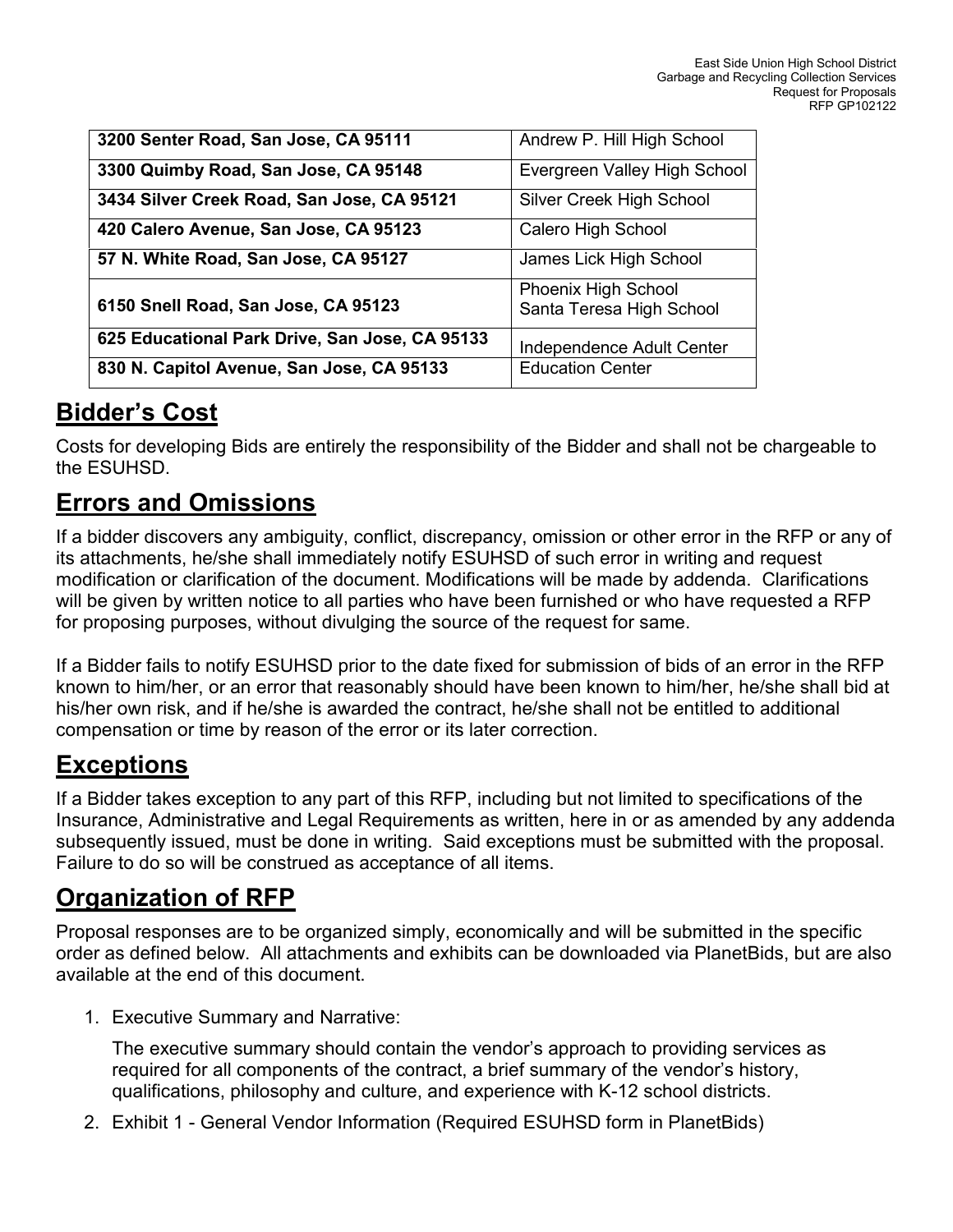- 3. Exhibit 2 List of Reference: Provide at least three (3) K-12 educational client references for which other school districts that have performed similar services from you within the last three years (Required ESUHSD form in PlanetBids)
- 4. Exhibit 3 Noncollusion Declaration (Required ESUHSD form in PlanetBids)
- 5. Exhibit 4 Certificate of Nondiscrimination (Required ESUHSD form in PlanetBids)
- 6. Exhibit 5 Conflict of Interest Statement (Required ESUHSD form in PlanetBids)
- 7. Exhibit 6 Proposed Costs (Required ESUHSD form in PlanetBids)
- 8. W-9 (Required ESUHSD form in PlanetBids)
- 9. Certificate of Liability Insurance (Insurance to be endorsed to ESUHSD upon award)

# **Confidential Material**

Bidder must notify ESUHSD in advance of any proprietary or confidential material contained in the bid and provide justification for not making such material public. ESUHSD shall have sole discretion to disclose or not disclose such material subject to any protective order which Bidder may obtain.

# **Evaluation Criteria**

The following is the criteria by which ESUHSD will evaluate proposals submitted in response to this RFP.

| <b>RFP Evaluation Criteria</b>                                        |     |
|-----------------------------------------------------------------------|-----|
| <b>Pricing Structure</b>                                              |     |
| <b>Education Management Program</b>                                   |     |
| Compliance with Requirements and Forms                                |     |
| Vendors Experience/Qualifications/References/Past History with ESUHSD |     |
| <b>Total</b>                                                          | 100 |

### **Reservations**

With respect to this RFP, ESUHSD reserves certain rights at any time as follows:

- 1. Reject any proposal without indicating any reason for such rejection;
- 2. Waive or correct any minor or inadvertent defect, irregularity or technical error in a proposal, or in the RFP process, or as part of any subsequent contract negotiation;
- 3. Request that vendors supplement or modify all or certain aspects of their proposals or other documents or materials submitted;
- 4. Request the vendor make an oral and/or written presentation if more information is deemed necessary;
- 5. Terminate this RFP and issue a new RFP;
- 6. Modify the selection process, the specifications or requirements for materials or services, or the content or format of the RFP;
- 7. Extend a deadline specified in this RFP, including deadlines for accepting proposals;
- 8. Negotiate with any or none of the vendors;
- 9. Modify the final contract from terms described in this RFP;
- 10.Terminate failed negotiations with a vendor without liability, and negotiate with other vendors;